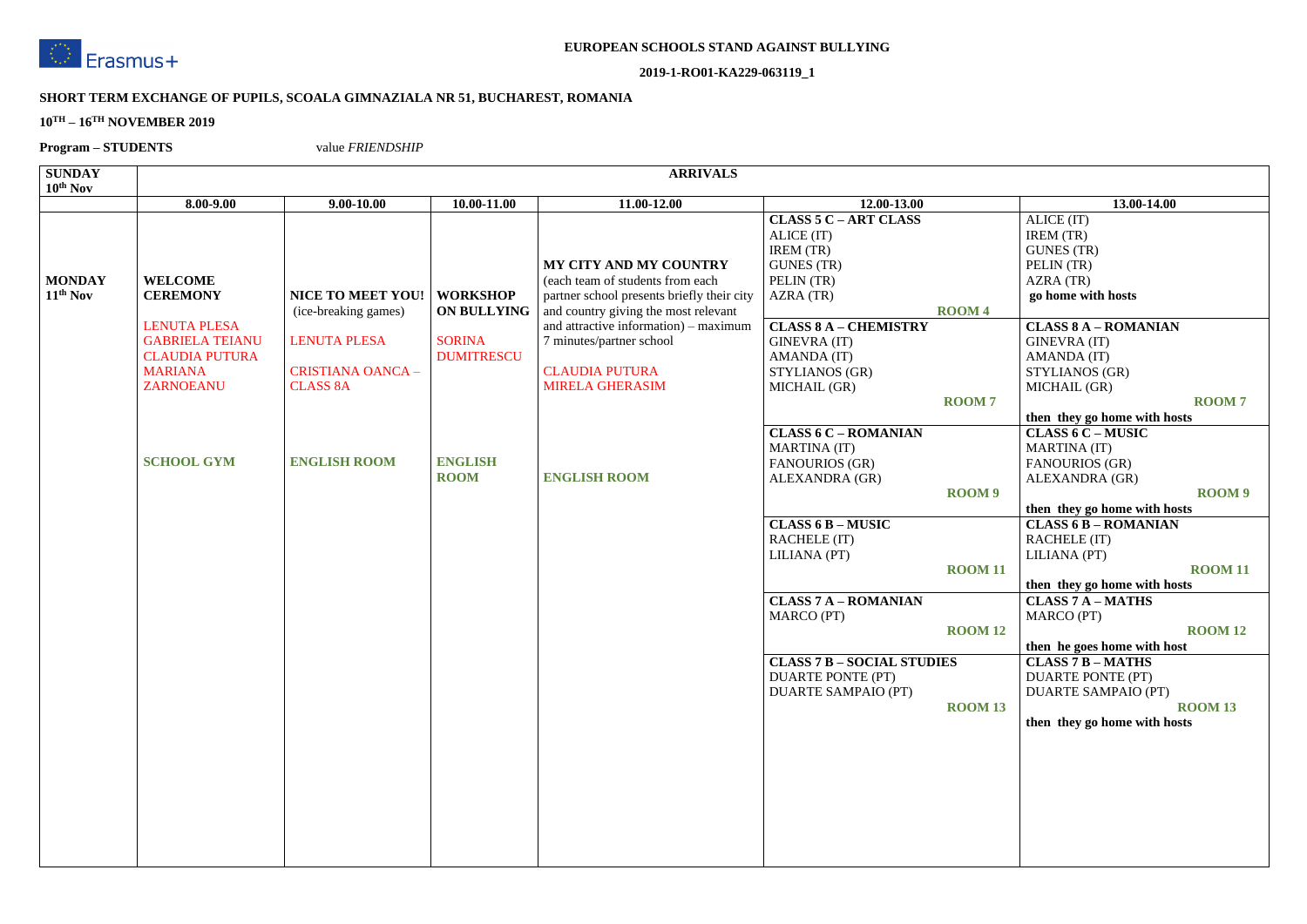|                               | 8.00-9.00                                                                                                                                                                                                                            | $9.00 - 10.00$                                                                                                                                                                                                                                                 | 10.00-11.00                                                                                                  | 11.00-12.00                                                                                                                                                                                                                                                                                                                                                                                    | 12.00-13.00                                                                                                                                                                                                                                                                                                                                                                                                                |                                    | 13.00-14.00                                                                                                                                                                                                                                                                                                                                                                                                                                                                                                             |
|-------------------------------|--------------------------------------------------------------------------------------------------------------------------------------------------------------------------------------------------------------------------------------|----------------------------------------------------------------------------------------------------------------------------------------------------------------------------------------------------------------------------------------------------------------|--------------------------------------------------------------------------------------------------------------|------------------------------------------------------------------------------------------------------------------------------------------------------------------------------------------------------------------------------------------------------------------------------------------------------------------------------------------------------------------------------------------------|----------------------------------------------------------------------------------------------------------------------------------------------------------------------------------------------------------------------------------------------------------------------------------------------------------------------------------------------------------------------------------------------------------------------------|------------------------------------|-------------------------------------------------------------------------------------------------------------------------------------------------------------------------------------------------------------------------------------------------------------------------------------------------------------------------------------------------------------------------------------------------------------------------------------------------------------------------------------------------------------------------|
| <b>TUESDAY</b><br>$12th$ Nov  | <b>BECOMING</b><br><b>FRIENDS</b><br>(ice-breaking games)<br><b>LAURA</b><br><b>CONSTANTINESCU</b><br><b>ALEXANDRA HANSA</b><br><b>ENGLISH ROOM</b>                                                                                  | <b>MAKING THE</b><br>"FRIENDSHIP"<br><b>BANNER</b><br>(each partner team<br>comes with 5 printed<br>photos of the landmarks<br>in their city)<br><b>LAURA</b><br><b>CONSTANTINESCU</b><br><b>ALEXANDRA HANSA</b><br><b>EUGEN TUDORICA</b><br><b>SCHOOL GYM</b> | <b>WORKSHOP</b><br><b>ON BULLYING</b><br><b>SORINA</b><br><b>DUMITRESCU</b><br><b>ENGLISH</b><br><b>ROOM</b> | MY RESPONSE TO A BULLYING<br><b>CASE</b><br>(in mixed teams, students read a<br>bullying case and they are supposed to<br>write an email to either the BULLY,<br><b>BULLIED or BY-STANDER with their</b><br>response/opinion)<br><b>CLAUDIA PUTURA</b><br><b>ENGLISH ROOM</b><br><b>LEARNING A ROMANIAN</b><br><b>TRADITIONAL DANCE "HORA"</b><br><b>HARIETA TANASOIU</b><br><b>SCHOOL GYM</b> | <b>CLASS 6 C - ENGLISH</b><br>ALICE (IT)<br>IREM (TR)<br><b>GUNES</b> (TR)<br>PELIN (TR)<br>AZRA (TR)<br><b>MARTINA</b> (IT)<br><b>FANOURIOS (GR)</b><br>ALEXANDRA (GR)<br><b>CLASS 8 A - MATHS</b><br><b>GINEVRA (IT)</b><br>AMANDA (IT)<br>STYLIANOS (GR)<br>MICHAIL (GR)<br><b>CLASS 7 A - COUNSELING CLASS</b><br>MARCO (PT)<br><b>RACHELE (IT)</b><br>LILIANA (PT)<br><b>DUARTE PONTE (PT)</b><br>DUARTE SAMPAIO (PT) | ROOM 9<br><b>ROOM7</b>             | ALICE (IT)<br>IREM (TR)<br><b>GUNES</b> (TR)<br>PELIN (TR)<br>AZRA (TR)<br>go home with hosts<br><b>CLASS 6 C - MATHS</b><br><b>MARTINA</b> (IT)<br><b>FANOURIOS (GR)</b><br>ALEXANDRA (GR)<br><b>RO</b><br>then they go home with host<br>$CLASS 8 A - PE$<br><b>GINEVRA (IT)</b><br>AMANDA (IT)<br>STYLIANOS (GR)<br>MICHAIL (GR)<br><b>SCHO</b><br>then they go home with host<br><b>CLASS 7 B-GEOGRAPHY</b><br><b>MARCO</b> (PT)<br>RACHELE (IT)<br>LILIANA (PT)<br><b>DUARTE PONTE (PT)</b><br>DUARTE SAMPAIO (PT) |
| <b>WEDNESDAY</b><br>13th Nov  |                                                                                                                                                                                                                                      |                                                                                                                                                                                                                                                                |                                                                                                              | RESEARCH VISIT – DISCOVER ROMANIA (we become friends and discover the cultural aspects of Romania: landscape, history, music, cuisine, etc.)                                                                                                                                                                                                                                                   |                                                                                                                                                                                                                                                                                                                                                                                                                            | <b>ROOM 12</b>                     | then they go home with host                                                                                                                                                                                                                                                                                                                                                                                                                                                                                             |
| <b>THURSDAY</b><br>$14th$ Nov | (ice-breaking games)<br><b>SPIN THE WHEEL AND MAKE A POSTER!</b><br>of "bullying" and make a poster with pieces of<br>advice of how to overcome or prevent it)<br><b>ANDRA VLADESCU</b><br><b>ALINA DRUGA</b><br><b>ENGLISH ROOM</b> | (in mixed teams, students spin the wheel, get a type                                                                                                                                                                                                           | <b>WORKSHOP</b><br><b>ON BULLYING</b><br><b>SORINA</b><br><b>DUMITRESCU</b><br><b>ENGLISH</b><br><b>ROOM</b> | <b>CULTURAL KAHOOT QUIZ</b><br>(in mixed teams, students play a cultural<br>quiz with questions from the partner<br>countries)<br><b>CLAUDIA PUTURA</b><br><b>SILVIA SARBU</b><br><b>GABRIELA TEIANU</b><br><b>EUGEN TUDORICA</b><br><b>ENGLISH ROOM</b>                                                                                                                                       | <b>CLASS 8 B - ENGLISH</b><br>ALICE (IT)<br><b>IREM</b> (TR)<br><b>GUNES</b> (TR)<br>PELIN (TR)<br>AZRA (TR)<br><b>CLASS 6 C - MATHS</b><br><b>MARTINA</b> (IT)<br><b>FANOURIOS (GR)</b><br><b>ALEXANDRA (GR)</b><br><b>RACHELE (IT)</b><br>LILIANA (PT)<br><b>CLASS 7 A - ROMANIAN</b><br>MARCO (PT)<br><b>DUARTE PONTE (PT)</b><br>DUARTE SAMPAIO (PT)                                                                   | ROOM 5<br>ROOM 9<br><b>ROOM 12</b> | ALICE (IT)<br>IREM (TR)<br><b>GUNES</b> (TR)<br>PELIN (TR)<br>AZRA(TR)<br>go home with hosts<br><b>CLASS 6 B-RELIGIOUS S</b><br><b>MARTINA</b> (IT)<br><b>FANOURIOS (GR)</b><br>ALEXANDRA (GR)<br><b>RACHELE (IT)</b><br>LILIANA (PT)<br>then they go home with host<br><b>CLASS 7 B - ENGLISH</b><br><b>DUARTE PONTE (PT)</b><br>DUARTE SAMPAIO (PT)<br><b>MARCO</b> (PT)<br>then they go home with host                                                                                                               |

| $2.00 - 13.00$            | 13.00-14.00                                      |
|---------------------------|--------------------------------------------------|
| <b>GLISH</b>              | ALICE (IT)                                       |
|                           | IREM (TR)                                        |
|                           | <b>GUNES (TR)</b>                                |
|                           | PELIN (TR)                                       |
|                           | AZRA (TR)                                        |
|                           | go home with hosts                               |
|                           | <b>CLASS 6 C - MATHS</b>                         |
|                           | <b>MARTINA</b> (IT)                              |
| R)                        | <b>FANOURIOS (GR)</b>                            |
| <b>ROOM9</b>              | ALEXANDRA (GR)                                   |
|                           | ROOM <sub>9</sub>                                |
|                           | then they go home with hosts<br>$CLASS 8 A - PE$ |
| <b>THS</b>                |                                                  |
|                           | <b>GINEVRA (IT)</b><br>AMANDA (IT)               |
|                           | STYLIANOS (GR)                                   |
|                           | MICHAIL (GR)                                     |
| <b>ROOM7</b>              | <b>SCHOOL GYM</b>                                |
|                           | then they go home with hosts                     |
| <b>UNSELING CLASS</b>     | <b>CLASS 7 B- GEOGRAPHY</b>                      |
|                           | <b>MARCO</b> (PT)                                |
|                           | <b>RACHELE (IT)</b>                              |
|                           | LILIANA (PT)                                     |
| (PT)                      | DUARTE PONTE (PT)                                |
| IO (PT)                   | <b>DUARTE SAMPAIO (PT)</b>                       |
| <b>ROOM 12</b>            | <b>ROOM 13</b>                                   |
|                           | then they go home with hosts                     |
| ry, music, cuisine, etc.) |                                                  |
|                           |                                                  |
| <b>LISH</b>               | ALICE (IT)                                       |
|                           | IREM (TR)                                        |
|                           | <b>GUNES (TR)</b><br>PELIN (TR)                  |
|                           | AZRA (TR)                                        |
|                           | go home with hosts                               |
| <b>ROOM5</b>              |                                                  |
| THS                       | <b>CLASS 6 B- RELIGIOUS STUDIES</b>              |
|                           | <b>MARTINA</b> (IT)                              |
|                           | <b>FANOURIOS (GR)</b>                            |
| R)                        | ALEXANDRA (GR)                                   |
|                           | <b>RACHELE (IT)</b>                              |
|                           | LILIANA (PT)                                     |
| ROOM <sub>9</sub>         | <b>ROOM 11</b>                                   |
|                           | then they go home with hosts                     |
| <b>MANIAN</b>             | <b>CLASS 7 B - ENGLISH</b>                       |
|                           | DUARTE PONTE (PT)                                |
| (PT)                      | DUARTE SAMPAIO (PT)                              |
| IO (PT)<br><b>ROOM 12</b> | <b>MARCO</b> (PT)<br><b>ROOM 13</b>              |
|                           | then they go home with hosts                     |
|                           |                                                  |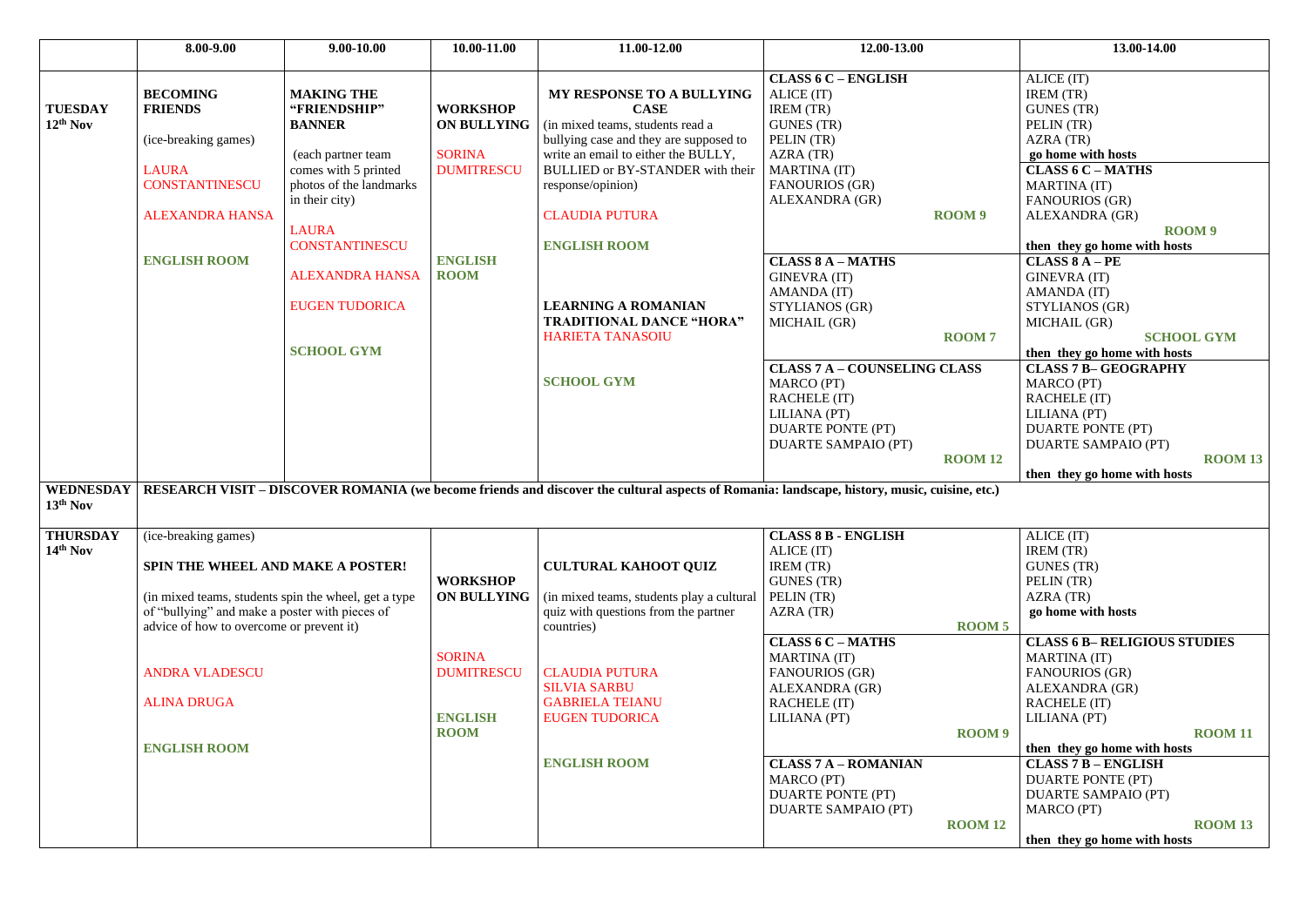|                               | 8.00-10.00                                                                                                                          | 10.00-11.00                                                                 | 11.00-13.00                                                                                                                     | 13.00-14.00                                             | $17.00 - 18.00$                                                                  | 18.00                                                                      |
|-------------------------------|-------------------------------------------------------------------------------------------------------------------------------------|-----------------------------------------------------------------------------|---------------------------------------------------------------------------------------------------------------------------------|---------------------------------------------------------|----------------------------------------------------------------------------------|----------------------------------------------------------------------------|
|                               |                                                                                                                                     |                                                                             |                                                                                                                                 |                                                         |                                                                                  |                                                                            |
| <b>FRIDAY</b><br>$15th$ Nov   | <b>FRIENDS WILL BE FRIENDS EVEN IN</b><br><b>COMPETITIONS</b><br>(in mixed teams, students will take part in<br>entertaining tasks) | <b>WORKSHOP</b><br><b>ON BULLYING</b><br><b>SORINA</b><br><b>DUMITRESCU</b> | <b>FRIENDLY RECIPES</b> (in mixed)<br>teams, students prepare simple recipes,<br>taste and have fun)<br><b>HARIETA TANASOIU</b> | <b>EVALUATING THE MOBILITY</b><br><b>CLAUDIA PUTURA</b> | <b>CERTIFICATE</b><br><b>AWARDING</b><br><b>CEREMONY IN</b><br><b>THE SCHOOL</b> | <b>FAREWELL</b><br><b>PARTY IN</b><br><b>SCHOOL</b>                        |
|                               | <b>ANDRA VLADESCU</b><br><b>ILEANA TOMESCU</b><br><b>CRISTIANA OANCA - CLASS 8A</b>                                                 | <b>ENGLISH</b><br><b>ROOM</b>                                               | <b>SILVIA SARBU</b><br><b>LAURA CONSTANTINESCU</b><br><b>GABRIELA TEIANU</b>                                                    | <b>ENGLISH ROOM</b>                                     | <b>ENGLISH ROOM</b>                                                              | (guest and host)<br>students, host<br>parents, guest and<br>host teachers) |
|                               | <b>SCHOOL GYM</b>                                                                                                                   |                                                                             | <b>SCHOOL GYM</b>                                                                                                               |                                                         |                                                                                  | <b>SCHOOL GYM</b>                                                          |
| <b>SATURDAY</b><br>$16th$ Nov |                                                                                                                                     |                                                                             | <b>DEPARTURES</b>                                                                                                               |                                                         |                                                                                  |                                                                            |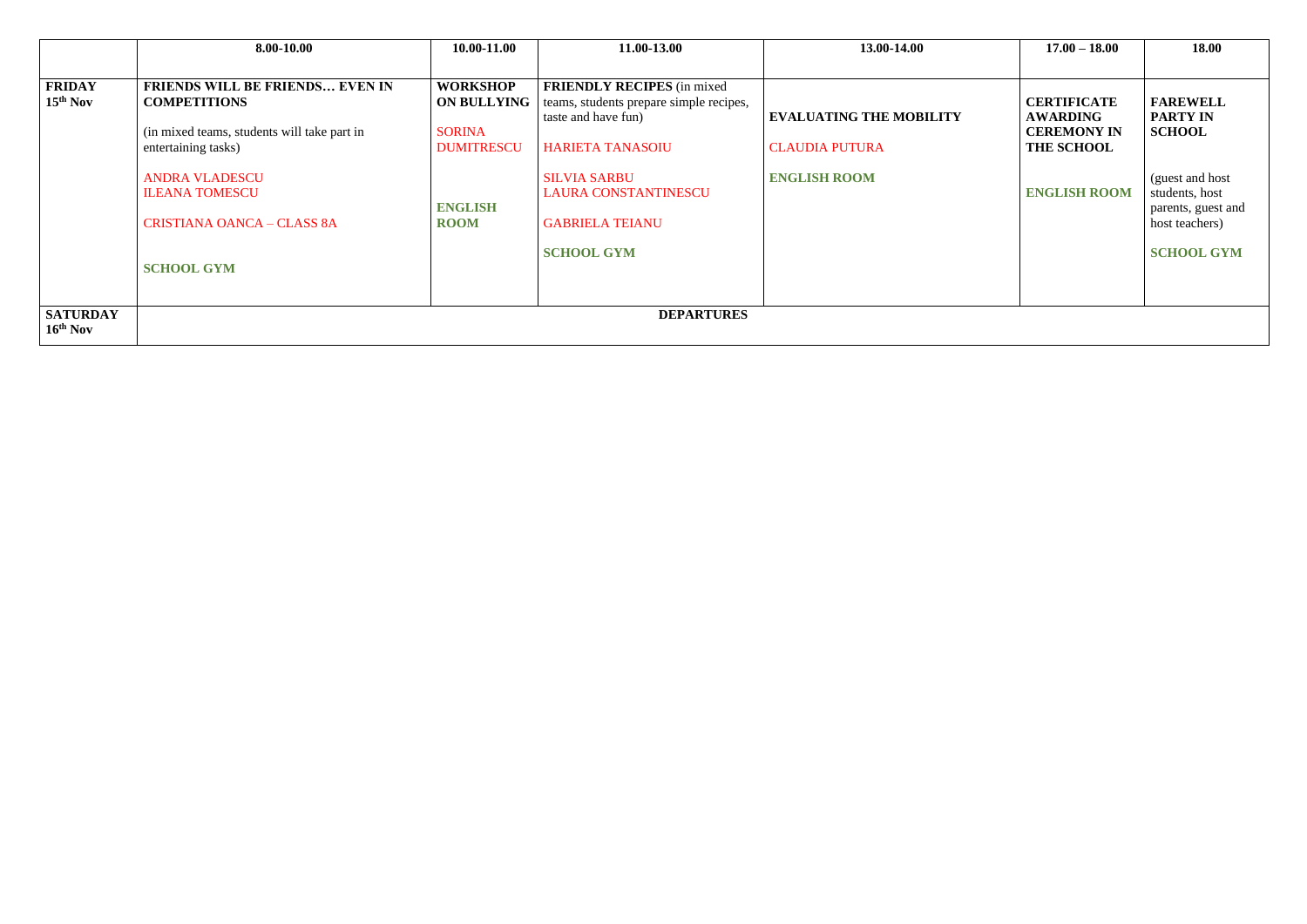## **SHORT-TERM JOINT STAFF TRAINING ACTIVITIES, SCOALA GIMNAZIALA NR 51, BUCHAREST, ROMANIA**

# **10TH – 16TH NOVEMBER 2019**

## **Program - TEACHERS**

| Ľ) |                                                                         |
|----|-------------------------------------------------------------------------|
|    | <b>LEISURE ACTIVITIES</b>                                               |
|    | <b>WALKING TOUR IN THE OLD</b><br><b>CENTER OF THE CITY</b>             |
|    | <b>ALINA DRUGA</b>                                                      |
|    | <b>CLAUDIA PUTURA</b>                                                   |
|    | <b>LAURA CONSTANTINESCU</b>                                             |
|    | <b>19.30 – DINNER</b> at Restaurant TAVERNA<br>COVACI (menu a la carte) |
|    | <b>VISITING THE COTROCENI</b>                                           |
|    | <b>MUSEUM</b> $(15.00 - 16.00)$                                         |
|    | <b>VISITING THE MUSEUM OF SENSES</b><br>$(17.00 - 18.00)$               |
|    | <b>SORINA DUMITRESCU ANDRA</b><br><b>VLADESCU</b>                       |
|    | <b>SILVIA SARBU</b>                                                     |
|    | <b>MIRELA GHERASIM</b>                                                  |
|    | <b>CLAUDIA PUTURA</b>                                                   |
|    | <b>ILEANA TOMESCU</b>                                                   |
|    | <b>DINNER at AFI COTROCENI MALL</b>                                     |
|    | (menu a la carte).                                                      |

| <b>SUNDAY</b>                 | <b>ARRIVALS</b><br>In the evening, at 8.30 Italy and Portugal meet Claudia in the hotel lobby for dinner - LA MAMA restaurant (menu a la carte)                                                                                                                                                         |                                                                               |                                                                                                                                                                                                                                                                                             |                                                                                                                                                                                                                                                                  |                                                             |                                                                                                                                                                                                                                                                                                                                                   |                                                                                                                                                                                                                                       |  |
|-------------------------------|---------------------------------------------------------------------------------------------------------------------------------------------------------------------------------------------------------------------------------------------------------------------------------------------------------|-------------------------------------------------------------------------------|---------------------------------------------------------------------------------------------------------------------------------------------------------------------------------------------------------------------------------------------------------------------------------------------|------------------------------------------------------------------------------------------------------------------------------------------------------------------------------------------------------------------------------------------------------------------|-------------------------------------------------------------|---------------------------------------------------------------------------------------------------------------------------------------------------------------------------------------------------------------------------------------------------------------------------------------------------------------------------------------------------|---------------------------------------------------------------------------------------------------------------------------------------------------------------------------------------------------------------------------------------|--|
| 10 <sup>th</sup> Nov          |                                                                                                                                                                                                                                                                                                         |                                                                               |                                                                                                                                                                                                                                                                                             | Greece and Turkey arrive at the hotel from the airport and come to restaurant with Lenuta (around 9.00 pm)                                                                                                                                                       |                                                             |                                                                                                                                                                                                                                                                                                                                                   |                                                                                                                                                                                                                                       |  |
|                               | $7.30 -$                                                                                                                                                                                                                                                                                                | $8.30 - 9.00$                                                                 | $9.00 - 10.00$                                                                                                                                                                                                                                                                              | 10.00-11.00                                                                                                                                                                                                                                                      | 11.00-12.00                                                 | 12.00-14.00                                                                                                                                                                                                                                                                                                                                       | <b>LEISURE ACTIVITIES</b>                                                                                                                                                                                                             |  |
| <b>MONDAY</b><br>$11th$ Nov   | Meet<br>Claudia<br>in the<br>hotel                                                                                                                                                                                                                                                                      | <b>WELCOME</b><br><b>SCHOOL</b>                                               | <b>CEREMONY   SCHOOL TOUR</b><br><b>CLAUDIA PUTURA</b>                                                                                                                                                                                                                                      | <b>INTRODUCTION</b> in partner countries'<br>education systems and partner schools-<br>10 minutes /partner school                                                                                                                                                | <b>WORKSHOP ON</b><br><b>BULLYING</b>                       | <b>LUNCH BREAK</b>                                                                                                                                                                                                                                                                                                                                | <b>WALKING TOUR IN THE OLD</b><br><b>CENTER OF THE CITY</b>                                                                                                                                                                           |  |
|                               | lobby                                                                                                                                                                                                                                                                                                   | <b>GYM</b>                                                                    | <b>COFFEE BREAK</b><br><b>SCIENCE LAB ANNEX</b>                                                                                                                                                                                                                                             | <b>CLAUDIA PUTURA</b><br><b>SCIENCE LAB</b>                                                                                                                                                                                                                      | <b>SCIENCE LAB</b>                                          |                                                                                                                                                                                                                                                                                                                                                   | <b>ALINA DRUGA</b><br><b>CLAUDIA PUTURA</b><br><b>LAURA CONSTANTINESCU</b><br>19.30 - DINNER at Restaurant TAVERNA<br>COVACI (menu a la carte)                                                                                        |  |
| <b>TUESDAY</b><br>$12th$ Nov  | 8.00 – Meet Claudia in the hotel lobby<br>$8.30 - 11.00$<br>EACH PARTNER TEAM PRESENTS THE REPORT ON THE QUESTIONNAIRES (P4) AND<br>THE EDUCATION POLICY IN THEIR COUNTRY REGARDING "BULLYING"<br>PHENOMENON - 15 minutes/partner<br><b>COFFEE BREAK</b><br><b>CLAUDIA PUTURA</b><br><b>SCIENCE LAB</b> |                                                                               |                                                                                                                                                                                                                                                                                             | <b>WORKSHOP ON</b><br><b>BULLYING</b><br><b>SCIENCE LAB</b>                                                                                                                                                                                                      | <b>LUNCH BREAK</b>                                          | <b>VISITING THE COTROCENI</b><br><b>MUSEUM</b> $(15.00 - 16.00)$<br><b>VISITING THE MUSEUM OF SENSES</b><br>$(17.00 - 18.00)$<br><b>SORINA DUMITRESCU ANDRA</b><br><b>VLADESCU</b><br><b>SILVIA SARBU</b><br><b>MIRELA GHERASIM</b><br><b>CLAUDIA PUTURA</b><br><b>ILEANA TOMESCU</b><br><b>DINNER at AFI COTROCENI MALL</b><br>(menu a la carte) |                                                                                                                                                                                                                                       |  |
| WEDNESDAY<br>$13th$ Nov       |                                                                                                                                                                                                                                                                                                         | <b>MARIANA ZARNOEANU</b><br><b>ALEXANDRA HANSA</b><br><b>HARIETA TANASOIU</b> | 6.45 – meet ALEXANDRA in the hotel lobby                                                                                                                                                                                                                                                    | RESEARCH VISIT – DISCOVER ROMANIA (we become friends and discover the cultural aspects of Romania: landscape, history, music, cuisine, etc.)                                                                                                                     |                                                             |                                                                                                                                                                                                                                                                                                                                                   |                                                                                                                                                                                                                                       |  |
| <b>THURSDAY</b><br>$14th$ Nov | the hotel lobby                                                                                                                                                                                                                                                                                         | $8.00$ – meet Claudia in                                                      | <b>ATTENDING 2 LESSONS</b><br>ON "BULLYING"<br><b>CARRIED OUT BY</b><br>ROMANIAN TEACHERS<br><b>CLAUDIA PUTURA -</b><br>CLASS $8A ($ <b>ROOM</b> $7)$<br><b>HARIETA TANASOIU</b><br><b>GABRIELA TEIANU -</b><br><b>CLASS 5A (ROOM 2)</b><br><b>COFFEE BREAK</b><br><b>SCIENCE LAB ANNEX</b> | DISCUSSIONS on the lessons;<br>PARTNERS' PRESENTATIONS of an<br>activity/ teaching material that can be<br>used in classes and is connected with<br>bullying<br><b>CLAUDIA PUTURA</b><br><b>HARIETA TANASOIU</b><br><b>GABRIELA TEIANU</b><br><b>SCIENCE LAB</b> | <b>WORKSHOP ON</b><br><b>BULLYING</b><br><b>SCIENCE LAB</b> | <b>LUNCH BREAK</b>                                                                                                                                                                                                                                                                                                                                | 15.00 - VISITING THE VILLAGE<br><b>MUSEUM</b><br><b>ALINA DRUGA</b><br><b>LENUTA PLESA</b><br><b>CLAUDIA PUTURA</b><br><b>EUGEN TUDORICA</b><br>19.00 – DINNER at the restaurant CARU'<br>$CU$ BERE (the Beer Cart) – menu a la carte |  |